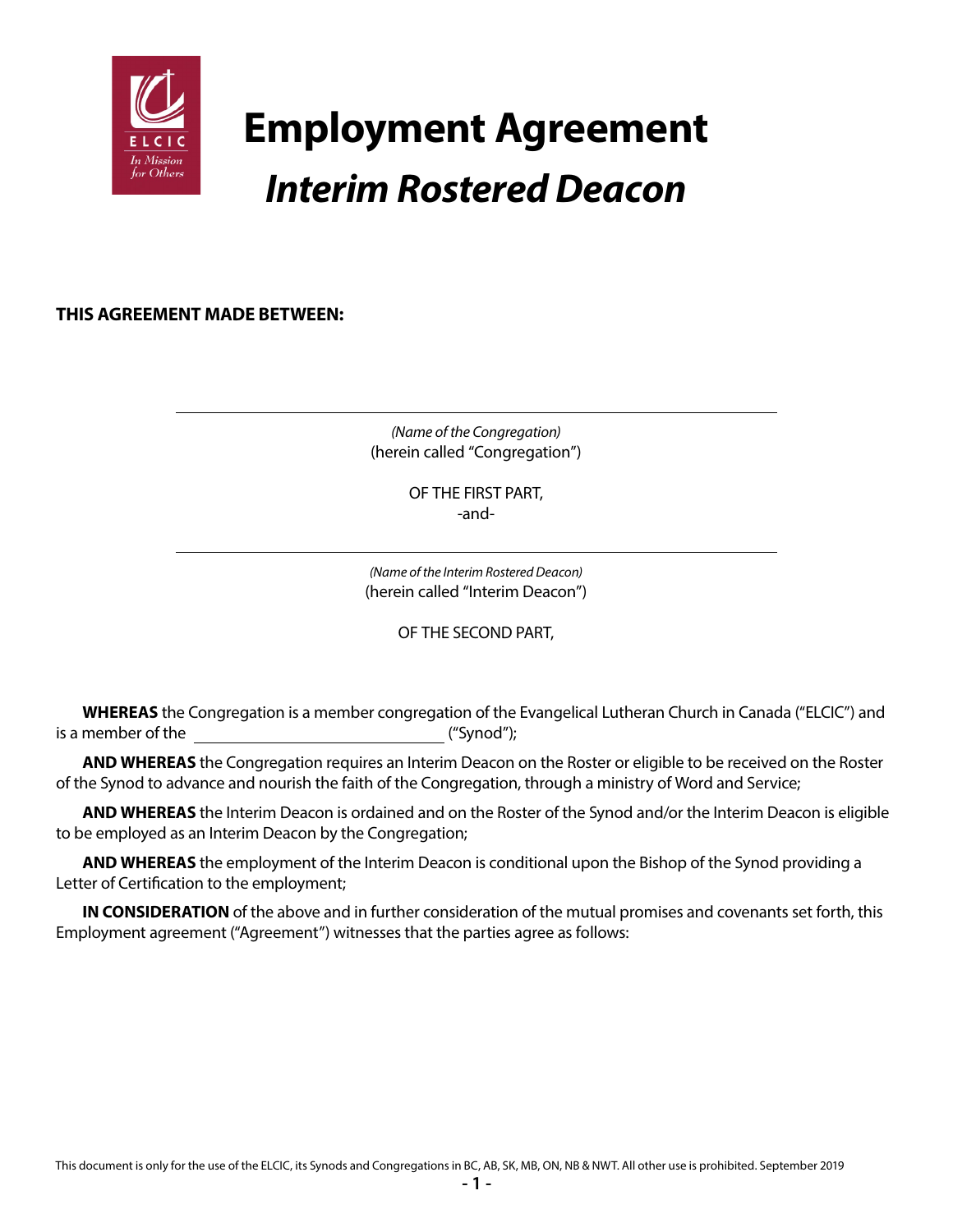## **PREREQUISITES TO EMPLOYMENT**

- 1. This employment contract and the employment of the Interim Deacon are conditional upon:
	- a. a Letter of Certification to the employment being provided by the Bishop of the Synod prior to the commencement of the Interim Deacon's employment by the Congregation;
	- b. the Interim Deacon being eligible for and remaining on the Roster of the Synod;
	- c. the Interim Deacon shall provide to the Congregation a current and satisfactory to the Congregation criminal record check (in Ontario a Criminal record and judicial matters check); and because this employment will require interacting with vulnerable persons meaning a person who, because of their age, a disability or other circumstances, whether temporary or permanent, (a) is in a position of dependency on others, or (b) is otherwise at a greater risk than the general population of being harmed by a person in a position of trust or authority towards them, the Interim Deacon must also provide to the Congregation:
		- i. a Child Abuse Registry Check (if available in the province(s) in which the Interim Deacon has resided in the past three (3) years); and
		- ii. a Vulnerable Sector or Child Intervention Check;
	- d. the Interim Deacon, after being provided the ELCIC Sexual Abuse or Harassment Policy ("Policy"), agreeing to review and abide by the Policy, and signing the Acknowledgement Form that is part of the Policy and returning such to the Synod office.

# **ONGOING OBLIGATIONS OF THE DEACON & THE CONGREGATION**

- 2. a. During and continuing throughout the employment, the Interim Deacon accepts that the following ongoing obligations are required to maintain the employment:
	- i. the Interim Deacon must remain in good standing on the Roster of the Synod;
	- ii. the Interim Deacon must conduct the Interim Deacon's affairs in accordance with the Constitution and Bylaws of the ELCIC and the Synod;
	- iii. the Interim Deacon must immediately notify the Congregation if the Interim Deacon is removed from the Roster of the Synod or if the privileges of the Interim Deacon as a minister on the Roster of the Synod are suspended or terminated;
	- iv. depending on the length of the employment the Congregation shall be entitled to require the Interim Deacon to provide current Checks satisfactory to the Congregation (including fingerprint-based Checks) once every three years at the Congregation's expense, and the Interim Deacon shall comply with such requirement;
	- v. depending on the length of the employment the Interim Deacon to provide the Congregation with certification of participation in 'Healthy Boundaries' training every five years; and
	- vi. the Interim Deacon agrees that the onus is on the Interim Deacon to advise the Congregation immediately if there is any charge or conviction under the Criminal Code of Canada.
	- b. Throughout the employment the Congregation accepts the following ongoing obligations to the Interim Deacon:
		- i. to ensure that the compensation benefits agreed to, including vacation and paid holidays are provided to the Interim Deacon;
		- ii. to provide the Interim Deacon a place to work to make sure the Interim Deacon has access to the workplace;
		- iii. to provide the Interim Deacon the tools and equipment needed to perform the Interim Deacon's functions;
		- iv. to make sure the Interim Deacon's working conditions are safe; and
		- v. to treat the Interim Deacon with respect and make sure the Interim Deacon is not harassed or discriminated against.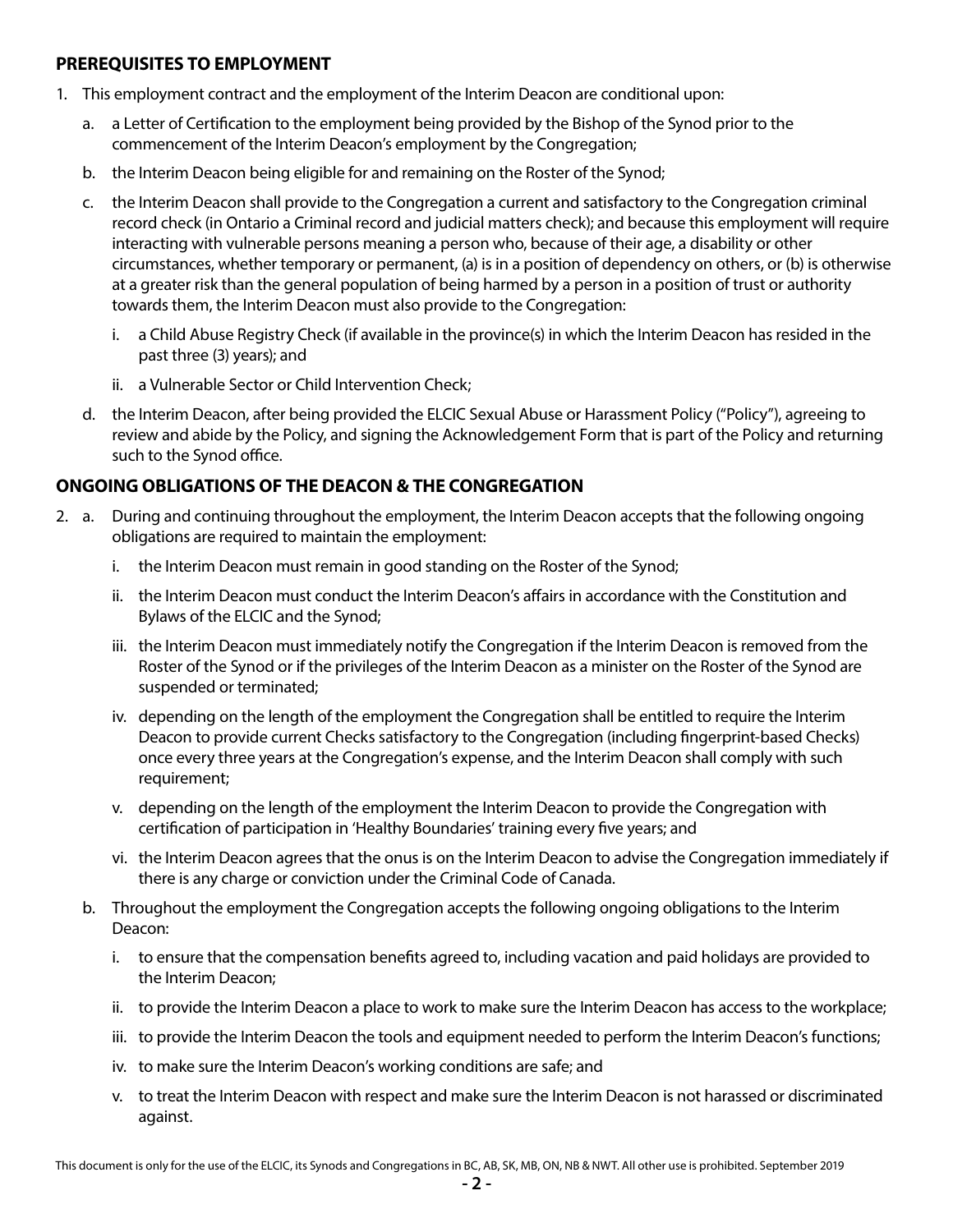#### **REMUNERATION AND BENEFITS**

- 3. a. If the employment of the Interim Deacon is other than full-time specify the percentage of employment compared to full-time:  $\frac{1}{2}$ %.
	- b. The Congregation shall compensate the Interim Deacon with a salary which includes, if applicable, housing allowance hereinafter "Salary" and benefits which include:
		- i. please check ONE of the following:
			- an initial Salary (determined after consideration of the synodical salary quidelines) of \$ per annum paid in instalments;

or

 $\Box$  an initial Salary (determined after consideration of the synodical salary guidelines) of \$ per month paid in instalments;

or

 $\Box$  an initial Salary (determined after consideration of the synodical salary guidelines for part-time interim ministers) specifically:

as long as the interim employment continues the Salary shall be reviewed annually;

- ii. membership, when eligible, in the ELCIC Pension Plan sponsored by ELCIC Group Services Inc.;
- iii. membership, when eligible, ELCIC Group Benefits Plans administered by ELCIC Group Services Inc.;
- iv. participation in ELCIC Programs including the Continuing Education Plan;
- v. vacation in accordance with the approved policies;
- vi. professional expenses paid by the Congregation in accordance with the approved policies;
- vii. moving expenses, when applicable, including travel paid by the Congregation; specific details are as follows:
- viii. reasonable expense reimbursement, not otherwise provided for, incurred in attending conventions and other official meetings at which the Interim Deacon's attendance is required.
- c. The Interim Deacon acknowledges and agrees that the ELCIC Pension Plan, ELCIC Group Benefit Plans, and any ELCIC Programs can be changed from time to time and any such change shall not constitute a fundamental change to the terms of the employment when the Interim Deacon is provided with thirty (30) days' advance notice of the change.
- d. If the Congregation is providing the Interim Deacon with a residence for the personal use of the Interim Deacon and members of the Interim Deacon's immediate family during the term of the Interim Deacon's employment, the terms shall be as set out in a Residence Agreement and shall be attached to this agreement as Schedule "A".
- e. The remuneration provided under this Agreement shall be subject to such deductions as the Congregation is from time to time required to make pursuant to law, government regulation, for benefits or by consent of the Interim Deacon.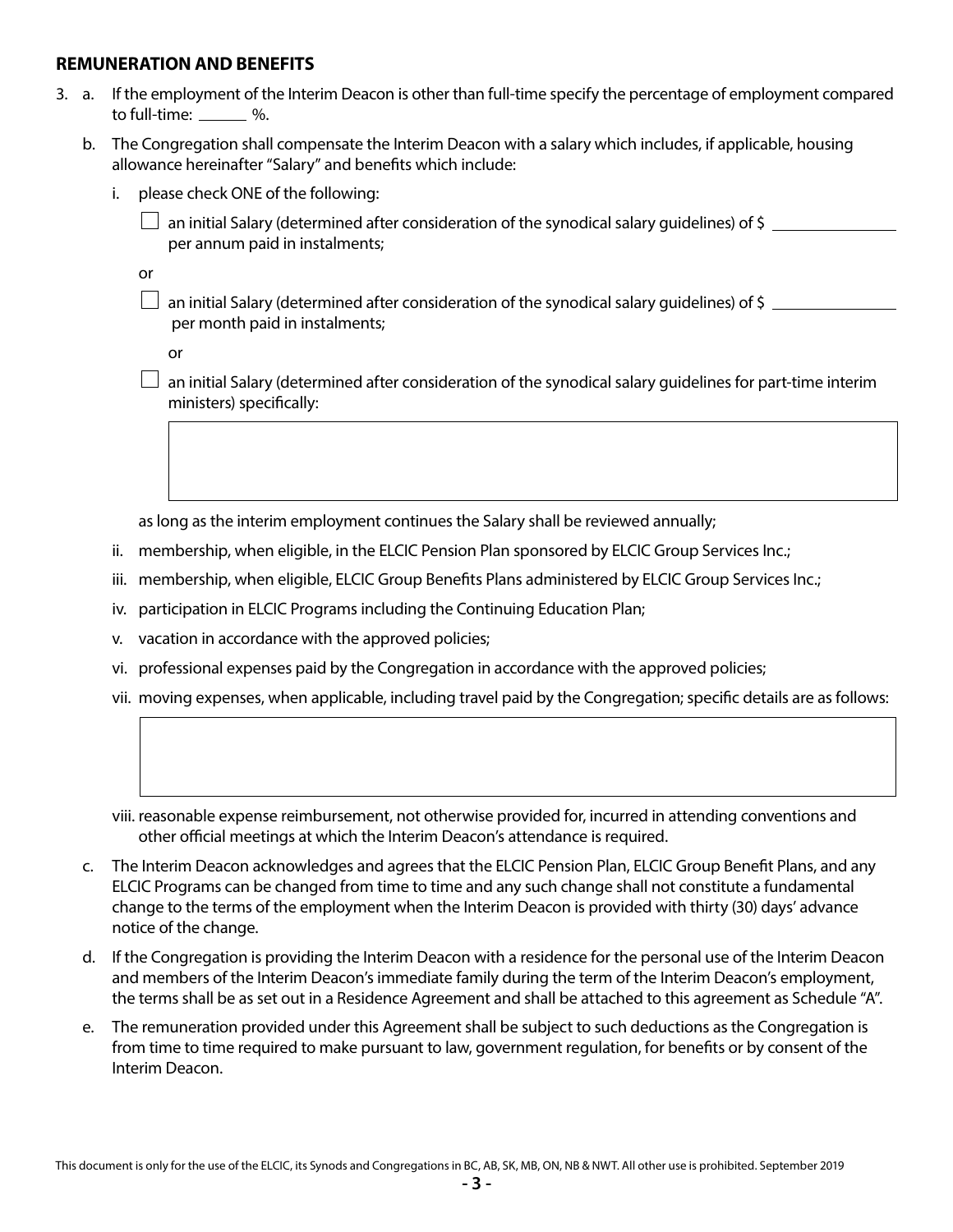# **SCOPE OF POSITION & COOPERATION WITH SYNOD**

- 4. a. Neither the ELCIC nor the Synod is the Interim Deacon's employer, but the nature of this ministry and the Interim Deacon's employment requires that the Interim Deacon work and cooperate with the Synod and the Bishop of the Synod for the greater good of the ELCIC, the Synod, and Congregation.
	- b. The Interim Deacon shall at all times faithfully, diligently, and to the best of the Interim Deacon's skill, ability, experience and talents, perform the Interim Deacon's duties.
	- c. During the term of this Agreement the Interim Deacon shall not participate in any other business, occupation, or become an employee or agent of any corporation, firm or individual, except with the consent, which shall not be unreasonably withheld, of the Congregation and after the Interim Deacon has consulted with the Bishop of the Synod.
	- d. The Interim Deacon shall not participate in any activity, be it professional or personal, that is in conflict with the Interim Deacon's duties to the Congregation.

# **CONFIDENTIALITY**

5. The Interim Deacon acknowledges and agrees that the Interim Deacon has a duty of confidentiality to the Congregation and that the duty includes maintaining the confidentiality of confidential information. "Confidential Information" is defined to include but it is not limited to: information with respect to the financial, business and human resources management of the Congregation. Accordingly, the Interim Deacon undertakes and agrees not to disclose Confidential Information to any person not authorized to receive the Confidential Information without the express written permission of the Congregation, and that the Interim Deacon shall use the Interim Deacon's best efforts to maintain the secrecy of all of the Confidential Information.

The Interim Deacon agrees that this duty of confidentiality survives the termination of this Agreement and the Interim Deacon's employment.

## **TERM**

6. The employment of the Interim Deacon by the Congregation shall commence on the <u>same day</u> of <sub>-</sub>, 20 <sub>--</sub> and shall continue until such time as a regularly called Deacon begins his/her ministry and at that time the employment shall be terminated in accordance with this Agreement.

# **NOTICE OF TERMINATION NOT FOR CAUSE**

7. a. Notwithstanding any termination of employment provisions set out in the Constitution and Bylaws of the Congregation, the Synod, or the ELCIC, in the event of a not for cause termination, the respective rights of the Congregation and the Interim Deacon shall be those set out in this article seven.

- b. The employment of the Interim Deacon may be terminated by the Congregation at any time without cause (which includes but is not limited to when a regularly called Deacon begins his/her ministry) upon the Congregation providing to the Interim Deacon the following:
	- i. written notice or pay in lieu of notice (the "Notice Period") of thirty calendar days or the minimum termination notice required by the applicable employment standards legislation, whichever is the greater;
	- ii. the Notice Period may, at the discretion of the Congregation, be provided by way of working notice or payment of the equivalent Salary in lieu of notice or a combination thereof;
	- iii. where the Notice Period is in whole or in part provided by way of pay in lieu of notice, the Congregation may, in its sole discretion, provide such pay in lieu of notice in a lump sum or through continuation of payment of the Interim Deacon's Salary through payroll;
	- iv. to the extent required by the applicable employment standards legislation, if the Interim Deacon is entitled to severance pay in addition to the Notice Period, the Congregation shall provide the required severance pay to the Interim Deacon;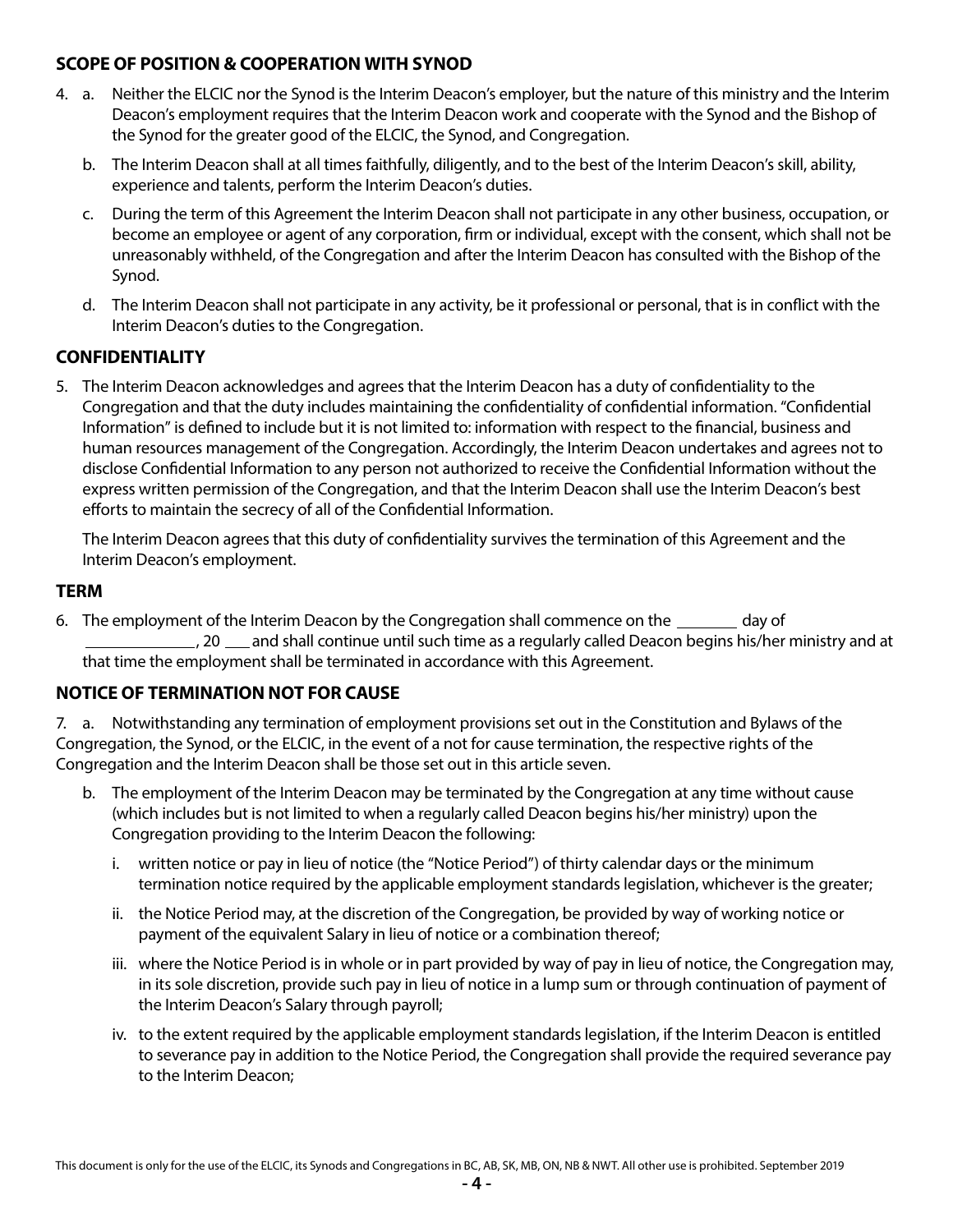- v. if and to the extent required by the applicable employment standards legislation, the Congregation shall continue to make whatever benefit plan contributions are required to maintain the Interim Deacon's benefit plans for the statutory notice period in the applicable employment standards legislation; and
- vi. the Congregation shall also provide any other minimum rights, benefits and entitlements (if any) required by the applicable employment standards legislation to the extent that such rights, benefits and entitlements have not already been provided.
- c. The Interim Deacon can terminate employment upon providing the Congregation with thirty (30) days' notice. Such notice however may be waived in whole or in part by agreement of the parties, or by the Congregation with payment to the Interim Deacon of the remaining resignation notice.

# **TERMINATION OTHER**

8. Other than in the event of a not for cause termination, the employment of the Interim Deacon may be terminated for any of the reasons listed and processes provided for in the Constitution and Bylaws of the Congregation, the Synod and the ELCIC.

#### **DISCIPLINE**

9. The grounds for discipline and the disciplinary procedures set out in the Constitution and Bylaws of the ELCIC and the Manual Re Discipline for Rostered Ministers shall apply to the Interim Deacon, including but not limited to disciplinary penalties such as suspension from employment and/or removal from the Roster as well as any right of appeal available to the Interim Deacon with respect to such.

## **ENTIRE AGREEMENT**

10. This Agreement contains the entire agreement between the parties hereto as it relates to the matters set out herein and this Agreement supersedes all previous negotiations, understandings and agreements whether verbal or written with respect to any matters herein referred to. To be effective, any changes or modifications to this Agreement shall be made in writing and signed by both parties.

#### **SEVERABILITY**

11. The parties agree that in the event that any provision, clause, article, attachment herein, or part thereof, which forms part of this Agreement, is deemed void, invalid or unenforceable by a court of competent jurisdiction, the remaining provisions, clauses, articles, attachments or parts thereof, shall be and remain in full force and effect.

#### **GOVERNING LAW**

12. This Agreement shall be construed in accordance with the laws of the Province [territory] of and the laws of Canada as applicable.

#### **NOTICES**

13. Where by this Agreement any notice is to be or may be given by one party to the other, such notice may be personally delivered or may be given by registered mail and shall be deemed to have been effectively given if sent by registered mail, postage prepaid, correctly addressed to the party to whom such notice is to be given, and any such notice when so mailed shall be deemed to have been received four (4) days after it was mailed.

#### **RETURN OF MATERIALS**

14. All files, forms, books, materials, written correspondence, memoranda, documents, manuals, computer disks and software products in any form or media whatsoever pertaining to the affairs and interests of the Congregation that may come into the possession or control of the Interim Deacon shall at all times remain the property of the Congregation. On termination of the Interim Deacon's employment for any reason, the Interim Deacon agrees to deliver promptly to the Congregation all such property of the Congregation in the possession of the Interim Deacon or directly or indirectly under the control of the Interim Deacon. The Interim Deacon agrees not to make for personal or business use, reproductions or copies of any such property or other property of the Congregation.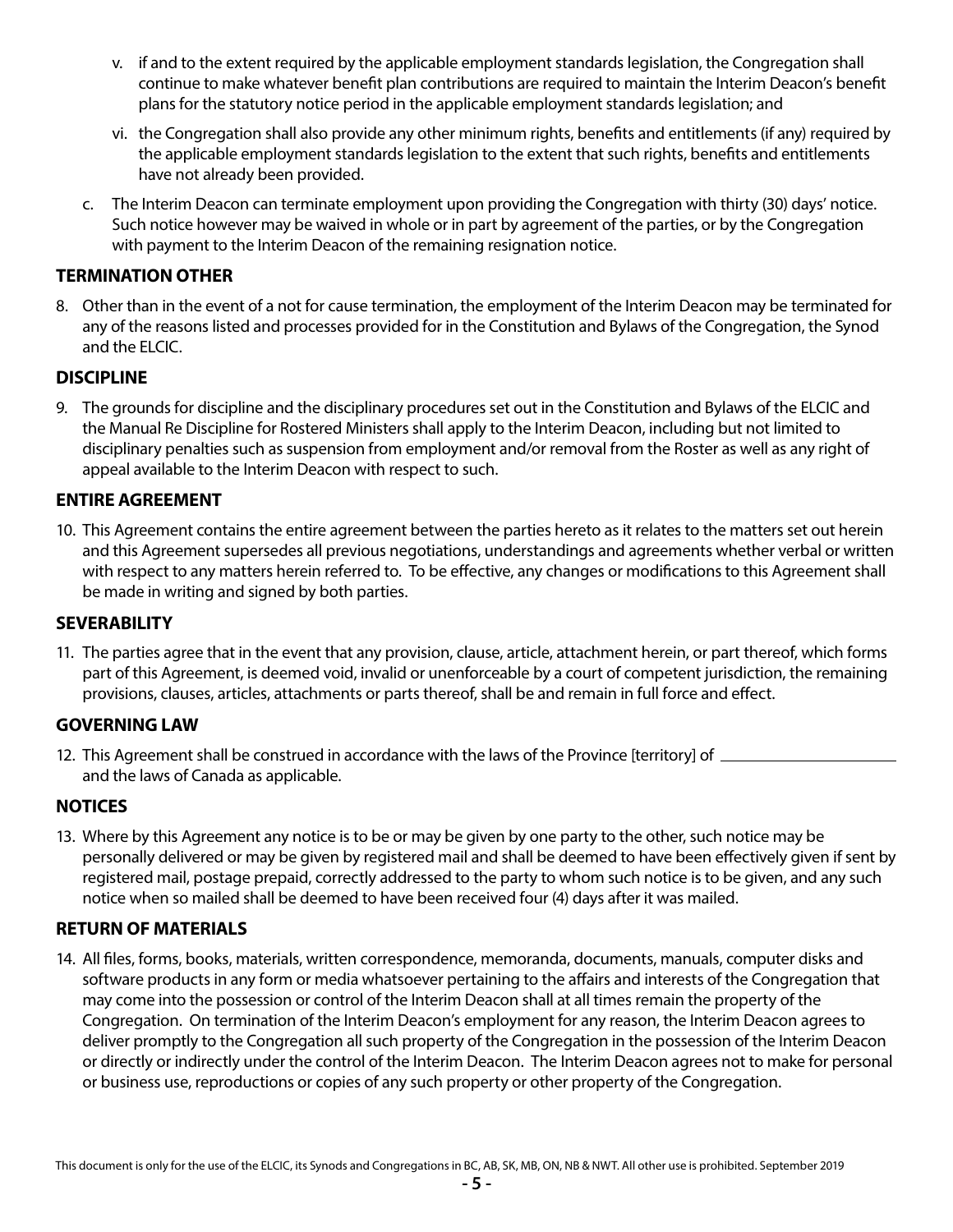Notwithstanding anything in this Agreement or at common law the parties agree that the Interim Deacon as original author of any sermon or other work used to minister to the Congregation shall remain the owner of the copyright and intellectual property with respect to such.

# **PRIVACY**

- 15. The Congregation collects personal information about the Interim Deacon:
	- a. the Interim Deacon's personal information is collected, used and disclosed for the following purposes: payroll; employee benefits; statutory deductions and remittances such as income tax; general employment purposes such as calculating length of service and for information relating to the initiation, management and termination of the employment relationship;
	- b. the Congregation only discloses personal information with third parties as required and for the purposes noted above or as required or permitted by applicable law. For example, the Congregation must disclose certain personal information with the Income Tax authorities, and, with third party providers of employee benefits;
	- c. the Interim Deacon is entitled to review and correct personal information the Congregation has collected about the Interim Deacon by communicating with the Chair of the Congregational Council; and
	- d. by signing this Agreement the Interim Deacon consents to the Congregation collecting, using and disclosing the Interim Deacon's personal information as detailed above.

#### **AGREEMENT SIGNED IN COUNTERPARTS**

16. This Agreement may be executed and delivered (by original, facsimile or electronic transmission) in multiple counterparts each of which shall be deemed to be an original and all of which together shall constitute one and the same agreement.

#### **TIMING FOR ACCEPTANCE OF THE AGREEMENT**

17. For this Agreement to be binding both parties are required to sign the Agreement on or before the **suce and a** day of the month of  $\frac{1}{2}$ , 20  $\frac{1}{2}$ .

# **LEGAL ADVICE**

18. The Interim Deacon acknowledges that the Interim Deacon has obtained, or has had an opportunity to seek, independent legal advice in connection with the negotiation and execution of this Agreement, and further acknowledges that the Interim Deacon has read, understands, and agrees to be bound by all of the terms and conditions contained herein.